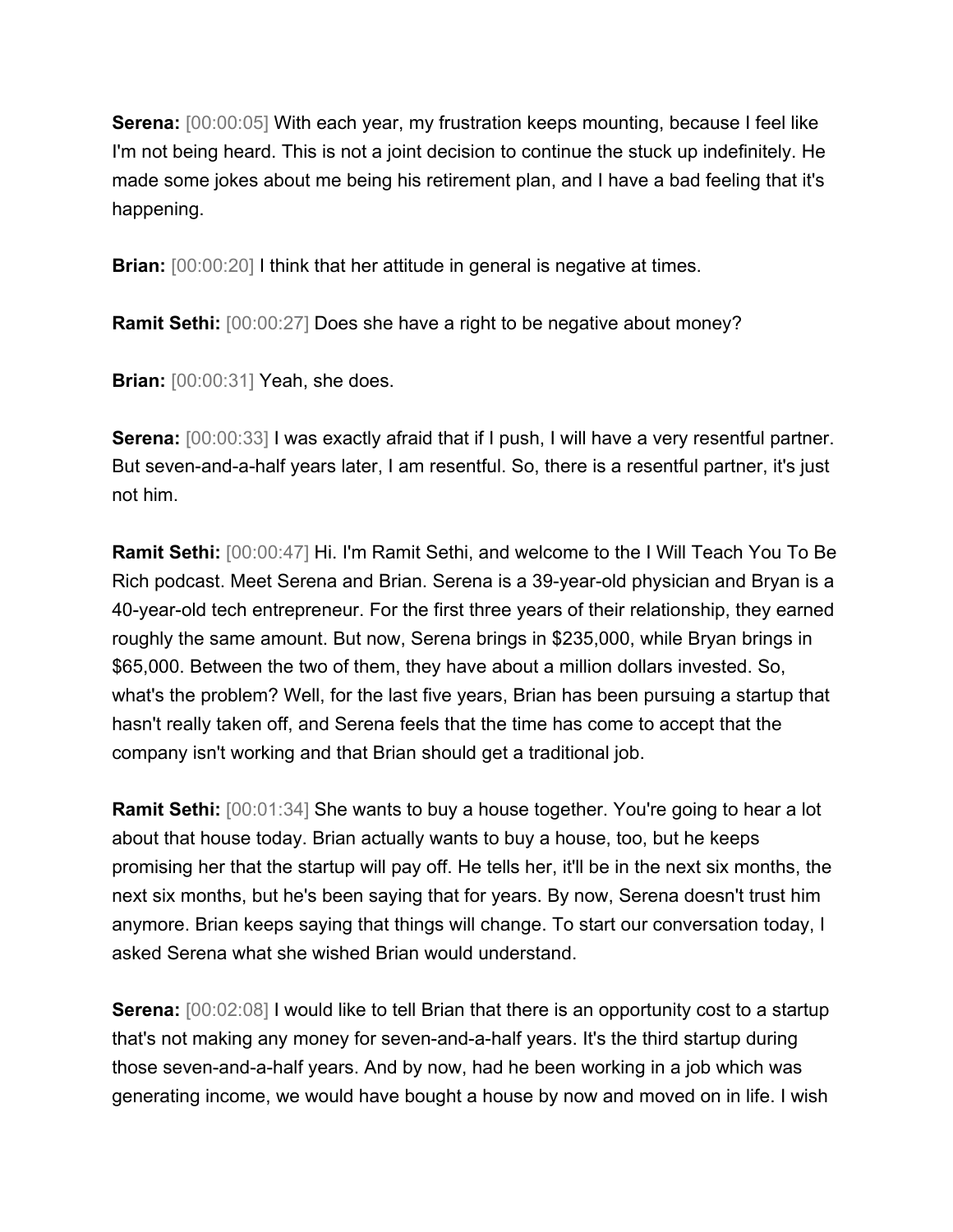for the startup to make money for him, because that is the dream that he holds so close, but since it hasn't and we've tried it out for seven-and-a-half years, I would say to get the job, buy a house, and then reconsider doing the startup, perhaps in a later stage.

**Ramit Sethi:** [00:02:54] Okay. Brian, what do you wish that Serena would hear from you?

**Brian:** [00:02:59] It has been a long seven-year journey, but I did do consulting gigs and make a decent amount of money for about four of those seven years. Yeah. I'm super excited to buy a house and really looking forward to doing so in the next four to six months, so I'm looking forward to building that dream and realizing that dream together in the near future.

**Serena:** [00:03:27] I've heard that before. Actually, three years. So, I'm a little skeptical about the timeline. Plus, we don't even have a realtor, so clearly, we are not really making any concrete moves towards that.

**Ramit Sethi:** [00:03:40] Are you both going to buy a house in the next four months, Brian?

**Brian:**  $[00:03:43]$  I'd love to do so in the next four to six months.

**Ramit Sethi:** [00:03:47] Are you going to?

**Brian:** [00:03:48] Yeah.

**Ramit Sethi:** [00:03:50] Then, why are we here?

**Brian:** [00:03:53] I'd say that Serena is worried that it might not happen, but I'm optimistic.

**Serena:** [00:04:01] So, here's what I want to see, here's what I want to see, I've heard this three or four years in a row, actually. So, usually, around the mid-year, we're going to have a house by December. We're going to move towards it. My startup is going to make money. I'm going to make the payment for the house outright. There's going to be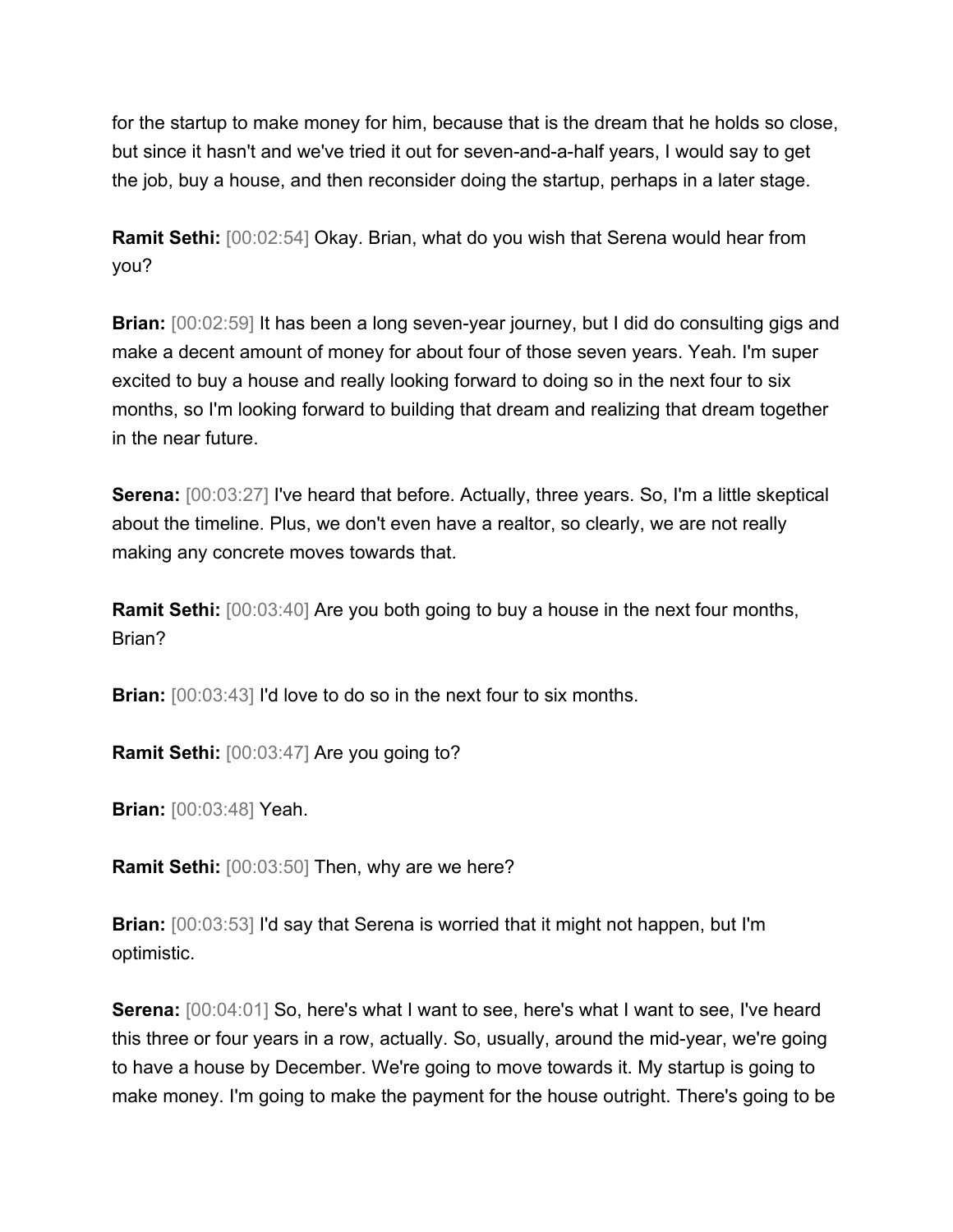no mortgage. And then, the years go by, right? And this argument, this conversation, I feel like we're sort of in a never-ending loop that nothing is moving forward, the years add up, and I'm getting more and more concerned. We have two little kids.

**Serena:** [00:04:40] I'll bring up all my anxieties about the startup. Where are we going? What's going to happen? When are we going to buy a house? And he'll tell me, in four to six months, we're going to buy a house, it's going to be all great. Everything is going to be together. And then, four to six months pass by, there's a new year, I'm going to get funding for my startup in the next three months, I put in applications, and then another year goes by. And along with each year, my frustration keeps mounting, because I feel like I'm not being heard. This is not a joint decision to continue the startup indefinitely.

**Brian:**  $[00:05:15]$  COVID threw us off by quite a bit, so the last year, plus, has been slow. We've had a few pivots, technology challenges. We're working on a really hard problem and hard product. So, it's taken much longer to build that love for the customers, but we have done that now and we have just gotten our pitch deck ready and redesigned to submit some of these applications. So, I feel like we're getting close with our patents being recently granted, the customer love being built.

**Ramit Sethi:** [00:05:59] Okay. For this huge problem in their relationship, first thing I'm curious about is, what does a house mean to Serena? When people tell me what their rich life is, they almost always use vague words. They'll say something like, I want to travel or I want to do what I want when I want. I always push them to get more specific. It turns out that many of us haven't really thought very deeply about what we truly want, and I can understand that. We're caught up in work emails, cooking dinner, just trying to stay afloat.

**Ramit Sethi:** [00:06:33] Some of us just envisioned our lives being a certain way, but we rarely stop to reconsider that vision as we get older. Imagine you go through life with some vague idea of what you like, never stopping to really question it or clarify it. I think that's a tragedy. It's like floating down the river of life but never choosing your own path. And my job is to give you the perspective to zoom out of the day-to-day and really design your rich life. Watch as I dig into the real reasons behind the house.

**Ramit Sethi:** [00:07:11] Have you ever asked her what a house means to her?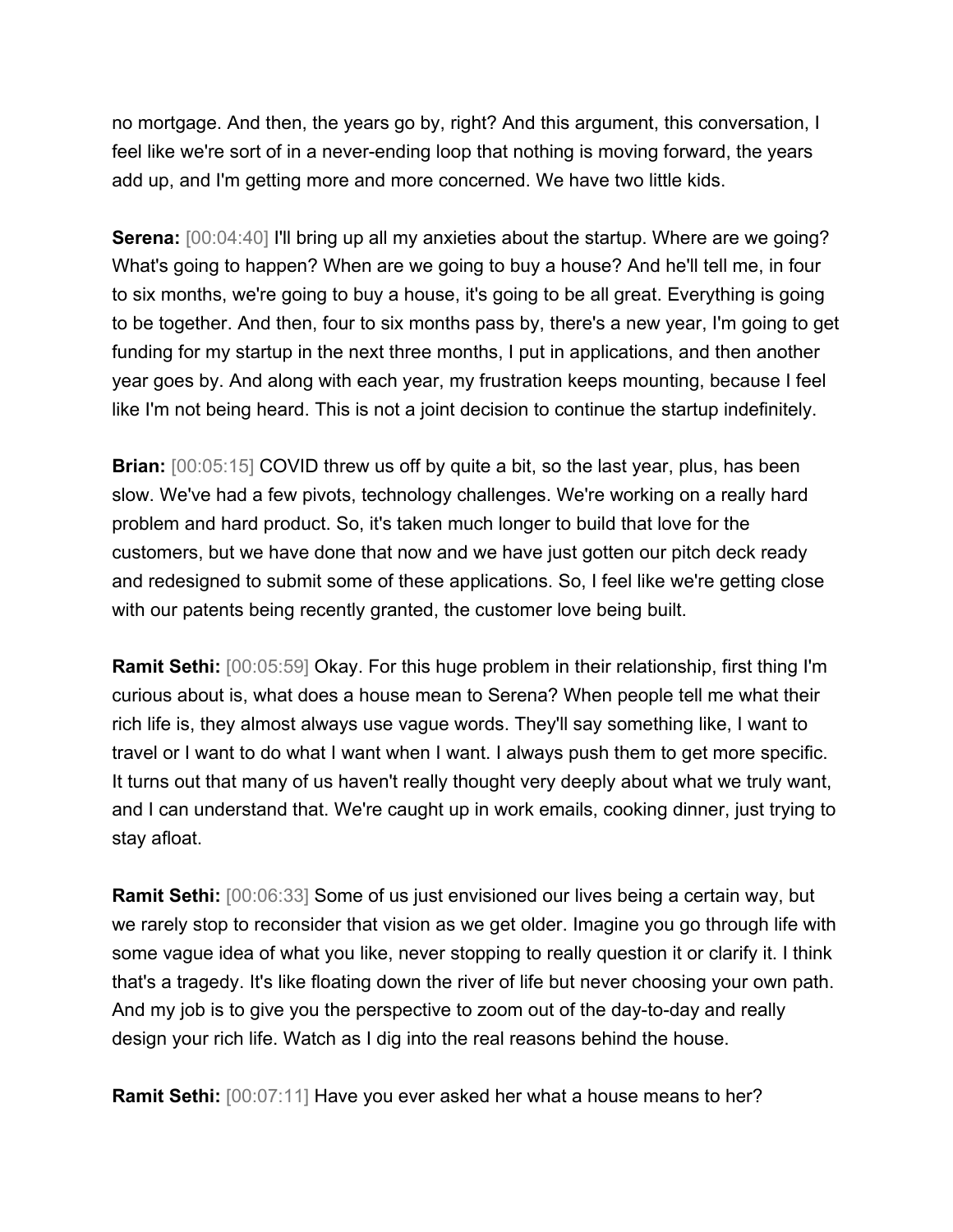**Brian:** [00:07:15] No, I'd like to hear it again.

**Ramit Sethi:** [00:07:20] Ask her.

**Brian:** [00:07:20] What does a house mean to you, Serena?

**Serena:** [00:07:25] I think having my own place with—I wanted to sort of buy now at this stage in my life, have a house to call my own, to do up, to raise the kids in. This is the third house that we've moved and just that sense of having roots down, that we belong to a place, we have something to call our own would have meant a lot.

**Brian:** [00:07:54] Has he asked you any questions about money during your relationship?

**Serena:** [00:07:59] Funny you asked, when we were dating, I was still in residency and I made very little, but he'd been working for nine years, and so he wanted to see my credit score, make sure that we were all no debt. And he taught me all about how to invest in the Roth IRA. I knew nothing about that. And yeah. And then, he made some jokes about me being his retirement plan, and I have a bad feeling that it's happening. So, that's the extent of our money conversations. But after the start up, it's mainly being me. After three years of supporting him for the startup, it's mainly been me asking, what's the end goal?

**Ramit Sethi:** [00:08:48] And when you ask him, his mode of response is what?

**Serena:** [00:08:55] When I ask him, he's always very placating, he would say, yes, in three to six months, we're going to do this, I'm going to get funding, it's the same thing.

**Ramit Sethi:** [00:09:05] Mm-hmm. And how does that feel to you?

**Serena:** [00:09:09] The first time I heard that, I felt like, okay, maybe I'm being pushy, but it could be only the next two or three months, things will work out for him. But the second time, I thought, okay, maybe, maybe finally, this time. By the third time, I started thinking it's a delaying tactic, it's just one way of sort of saying the right things, but not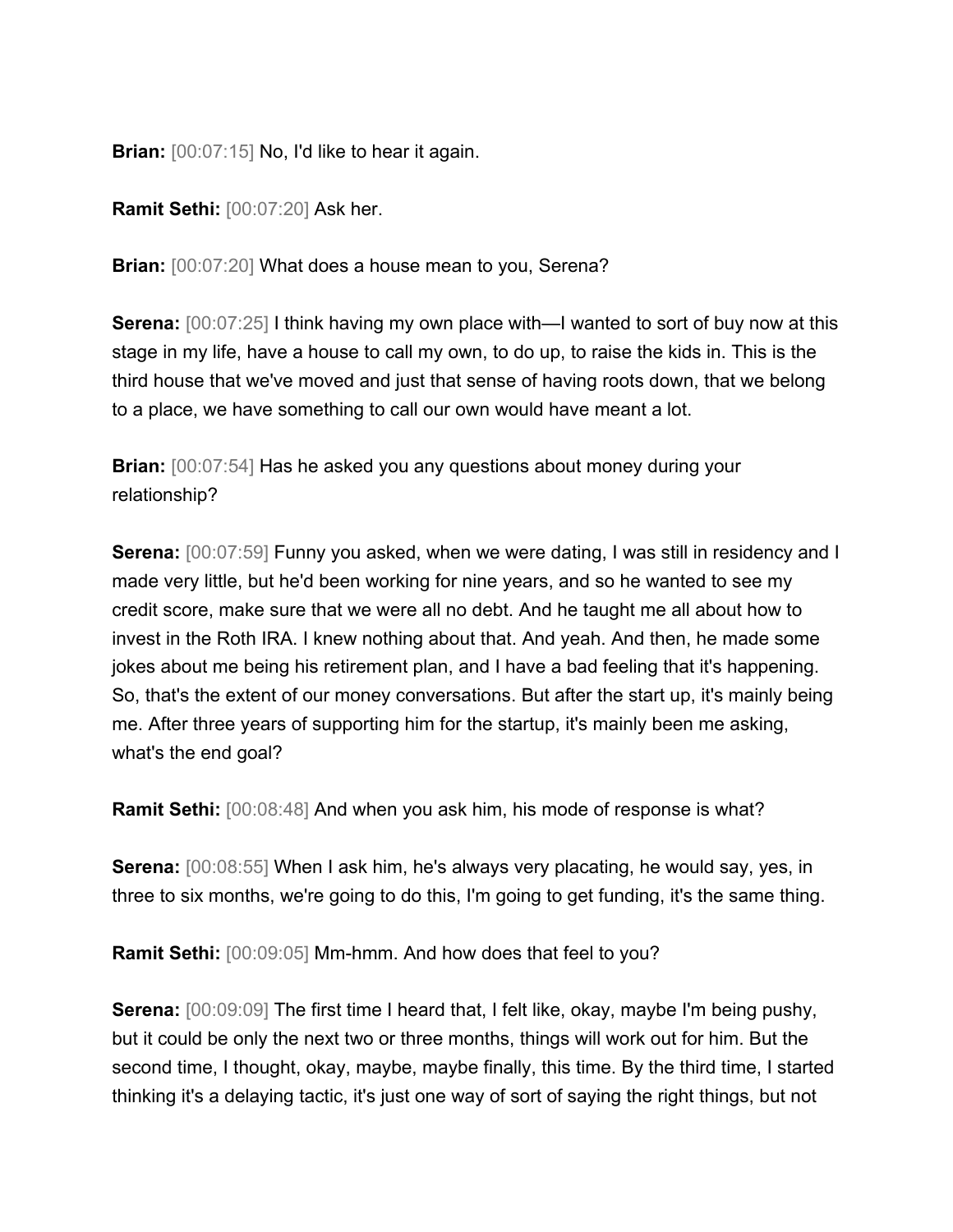doing anything about it. And then, by now, we're three, four years down this battle, and it leads to very heated arguments and a lot of angry words for, otherwise, pretty good relationship.

**Ramit Sethi:** [00:09:45] Brian, what do you think, hearing this?

**Brian:**  $[00:09:49]$  I agree with her concerns. I think that her attitude in general is negative at times and am a very positive person in general, so there's a little bit of conflict.

**Ramit Sethi:**  $[00:10:10]$  Does she have a right to be negative about money?

**Brian:** [00:10:13] Yeah, she does.

**Ramit Sethi:**  $[00:10:16]$  How much is the house that you want to buy?

**Brian:** [00:10:19] 1.4.

**Ramit Sethi:** [00:10:21] Okay. 1.4, fine. So, you want to put down, what, \$300,000 as a down payment?

**Brian:** [00:10:29] Right.

**Ramit Sethi:** [00:10:29] Okay. And your savings right now is 110,000. Your total investment's just over a million bucks. So, Brian, you mentioned that you may hopefully get the house in three to four months. Where would the money come from?

**Brian:**  $[00:10:44]$  A couple of options. One is we're starting to pursue a small acquisition for our technology. And if that comes through, we would get a chunk of money. And the other option would be, we raise funds for our startup, and then we have two stable incomes. So, we do have a little over, like a certain portion, like a buffer amount over the 20% down, plus the closing costs, but if we put that all down today, we won't have much of a cushion left.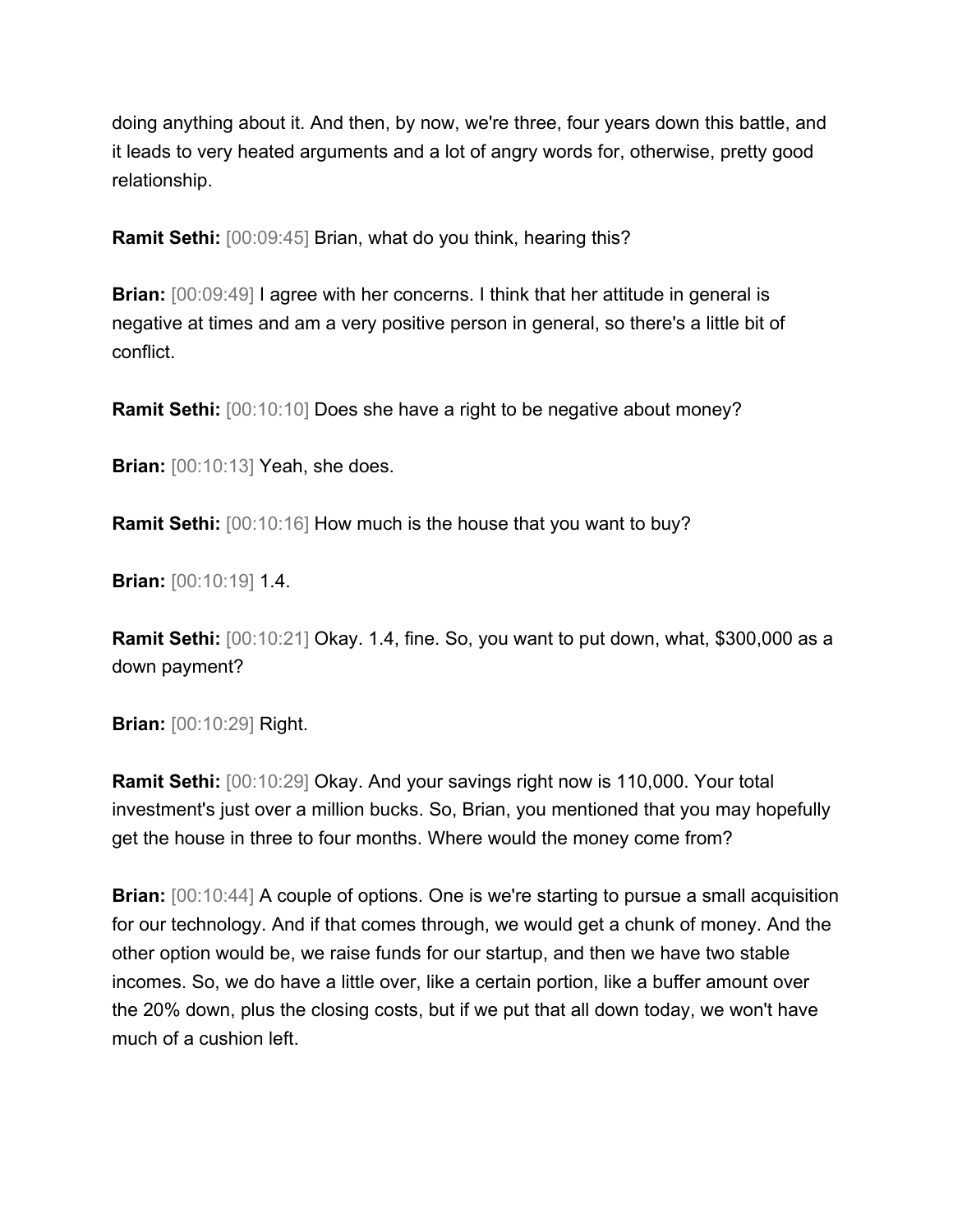**Ramit Sethi:**  $[00:11:26]$  Doesn't sound like you can do this in three to four months, would you agree, Brian?

**Brian:**  $[00:11:34]$  I'd say if we get a small acquisition, or fundraise, or if I get a job, I guess either of those three things becomes true in, we should be able to get the house.

**Ramit Sethi:** [00:11:50] I notice that you never say no. Have you ever noticed that, Brian?

**Brian:**  $[00:11:58]$  Sometimes, yeah, that could be the case.

**Ramit Sethi:** [00:12:02] Have you ever said no to Serena?

**Brian:** [00:12:07] I have.

**Ramit Sethi:** [00:12:09] Mm-hmm. What's an example?

**Brian:**  $[00:12:09]$  Yeah. I'd say one example is for this podcast, my first response was no.

**Ramit Sethi:** [00:12:21] Wait, but you're here right now with me.

**Brian:** [00:12:23] Right. True. Yeah.

**Ramit Sethi:** [00:12:27] What's another example where you said no to her?

**Brian:**  $[00:12:30]$  So, a no that's stated no, or converted to a yes, or doesn't matter.

**Ramit Sethi:** [00:12:35] A no that's stated no.

**Brian:** [00:12:37] A no that's stated no, I'd say, like she said, let's buy the house in the last few months, and I said, no.

**Ramit Sethi:** [00:12:48] No, you didn't say no, you said, we're going to buy it in four months.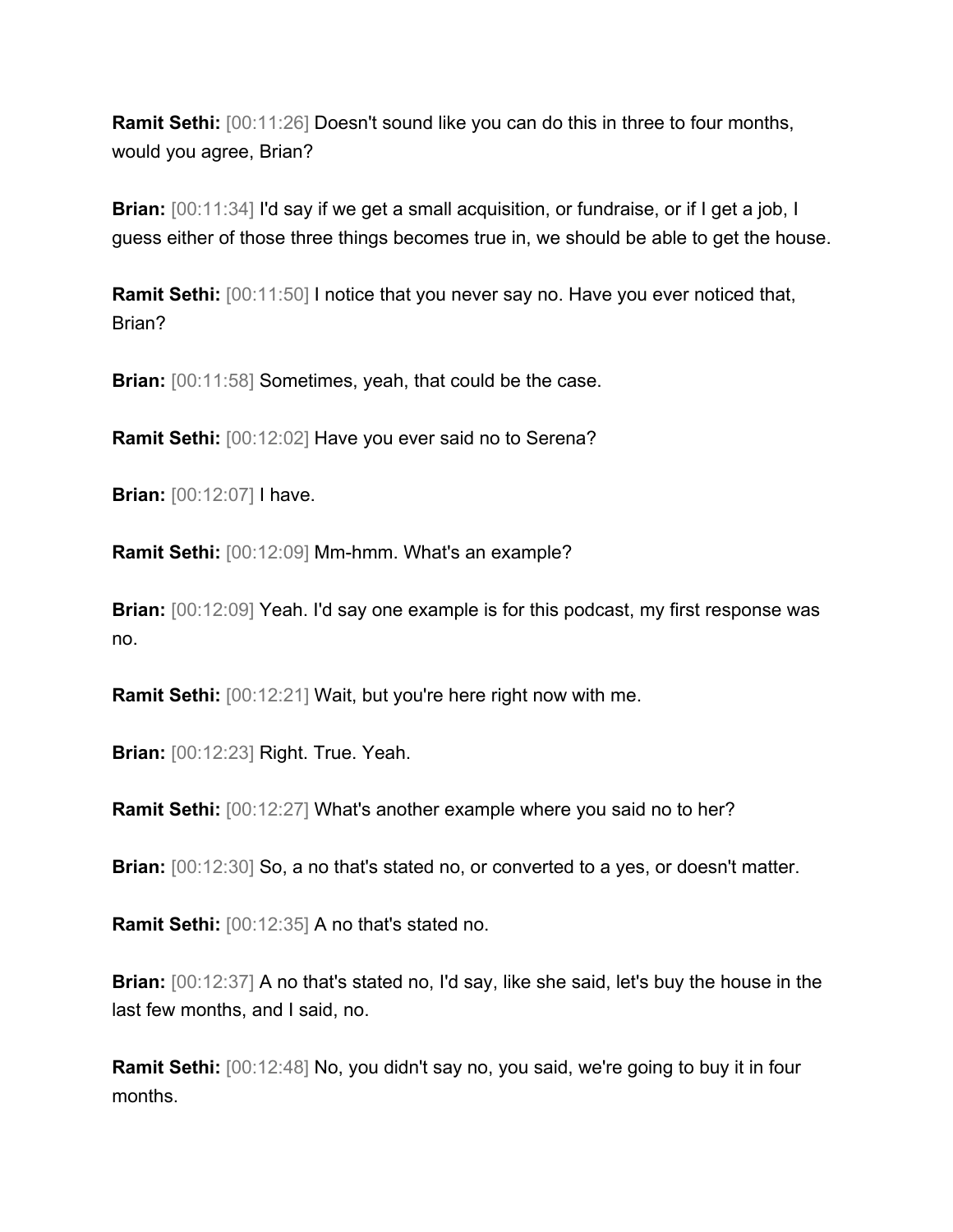**Brian:** [00:12:51] Right. But yeah, I said her question was like, shall we buy it right now, like today, for example, and I said no in the last few weeks.

**Ramit Sethi:** [00:13:04] And then, what did you finish that sentence with?

**Brian:**  $[00:13:08]$  I said, no, not now, we will buy it in the next four to six months.

**Ramit Sethi:** [00:13:17] Okay. You see what I'm getting out here?

**Brian:** [00:13:22] That I have a hard time saying no.

**Ramit Sethi:** [00:13:26] Yeah. What do you think that causes in your relationship?

**Brian:** [00:13:33] Differences, rift, and a little bit of conflict.

**Ramit Sethi:** [00:13:38] Yeah. Watch this. Serena, does he have a problem saying no?

**Serena:** [00:13:45] He said no to me many times about finding a job. That has stayed a consistent no.

**Ramit Sethi:** [00:13:51] Wow. Okay.

**Serena:** [00:13:53] He said, I don't want to be in the "rat race". So, that has stayed a consistent no. But these days, though, he says, I will find a job, I'm talking to a recruiter, but it's sort of in the same way as I will buy a house someday in the far off future.

**Ramit Sethi:** [00:14:14] The inability to say no is a huge red flag. Oftentimes, it's a people pleaser and/or someone who desperately avoids confrontation at all costs. It's often cultural. It's almost always taught from childhood. People lie to themselves all the time. We tell ourselves we'll go to the gym and we don't. We tell ourselves we'll start managing our money and we don't.

**Ramit Sethi:** [00:14:43] Over time, you stop trusting yourself. You literally know that you're lying to yourself as you make yet another commitment that you're going to break.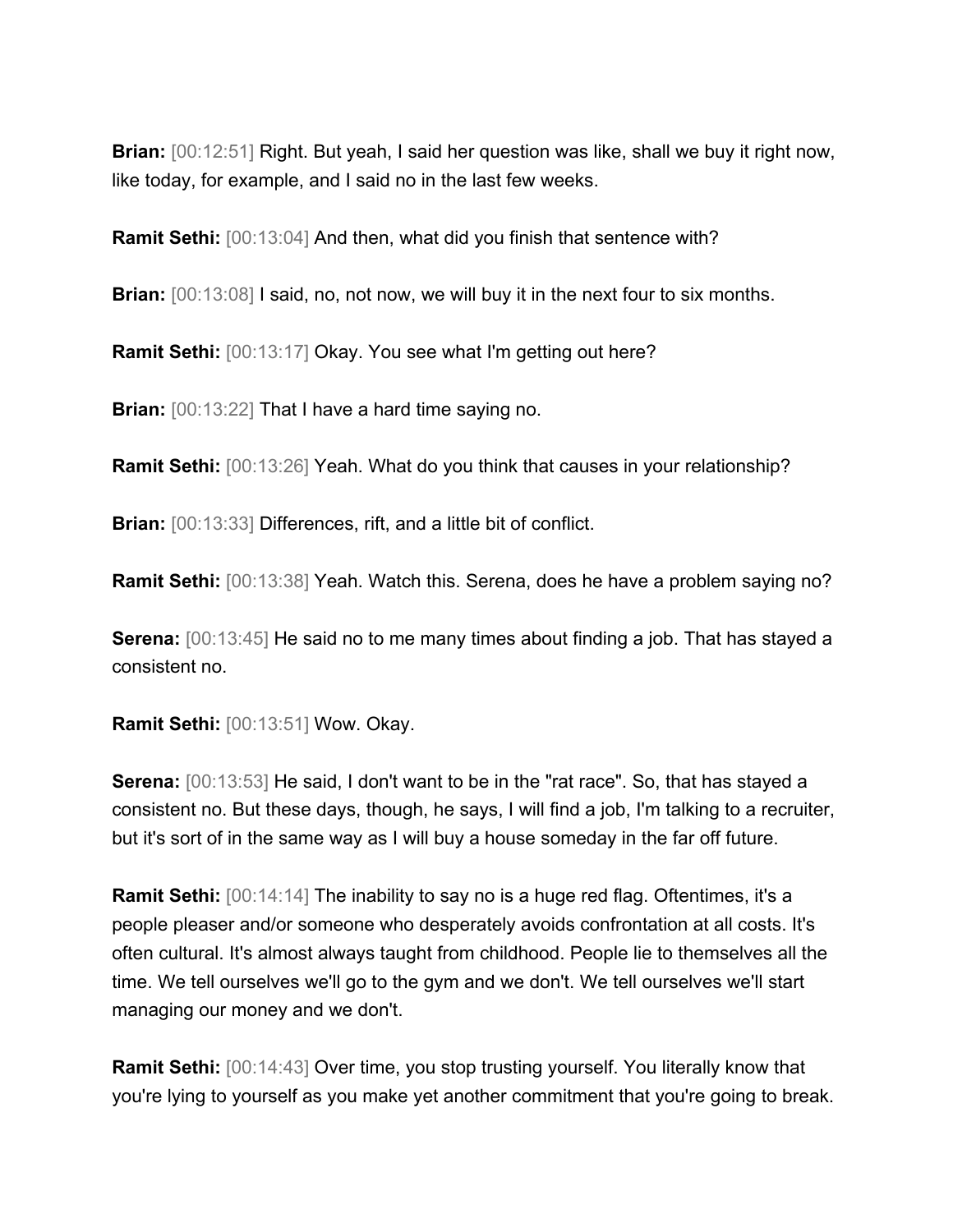Now, imagine how this affects a partner who can't trust what you say, and it's made even more confusing here, because you never really say no. That means you get to stay the good guy. Instead, you just say, we'll do that later.

**Brian:**  $[00:15:13]$  It is impacting our relationship. We have a pretty strong relationship, but I'd say 10% of it is impacted like because of this. Like we agree on a lot of the other things and we have great fun doing a lot of the other things. But this specific part, the 10%, is severely impacted.

**Serena:**  $[00:15:38]$  I think it's put a great deal of strain on our relationship. I wouldn't say 10%. I think that we've had some epic fights. We had to delay, because he didn't want to have a second child, because he still wanted the startup to sort of take off, because obviously, when you add another child into the mix, it takes away time and energy. And we were both in our late 30s, and I didn't want to delay that, because it was what we had discussed before, the family size and all of that. So, that was a big fight again. And so, I feel like for each of these happy milestones in our life, it's like sort of colored by this background, where there's this push and pull, I'm pushing, and he's pulling, and it's not sort of we arrived at these decisions together harmoniously.

**Brian:**  $[00:16:31]$  And Brian mentioned, maybe it's 10% of the relationship. What would you say it is?

**Serena:** [00:16:35] To me, I think it's over 50%.

**Ramit Sethi:** [00:16:37] Brian, that's a big difference.

**Brian:** [00:16:39] Right. It is.

**Ramit Sethi:** [00:16:41] What does that make you feel when you hear that?

**Brian:** [00:16:44] Surprised.

**Ramit Sethi:** [00:16:46] Where do you want to go next, Serena?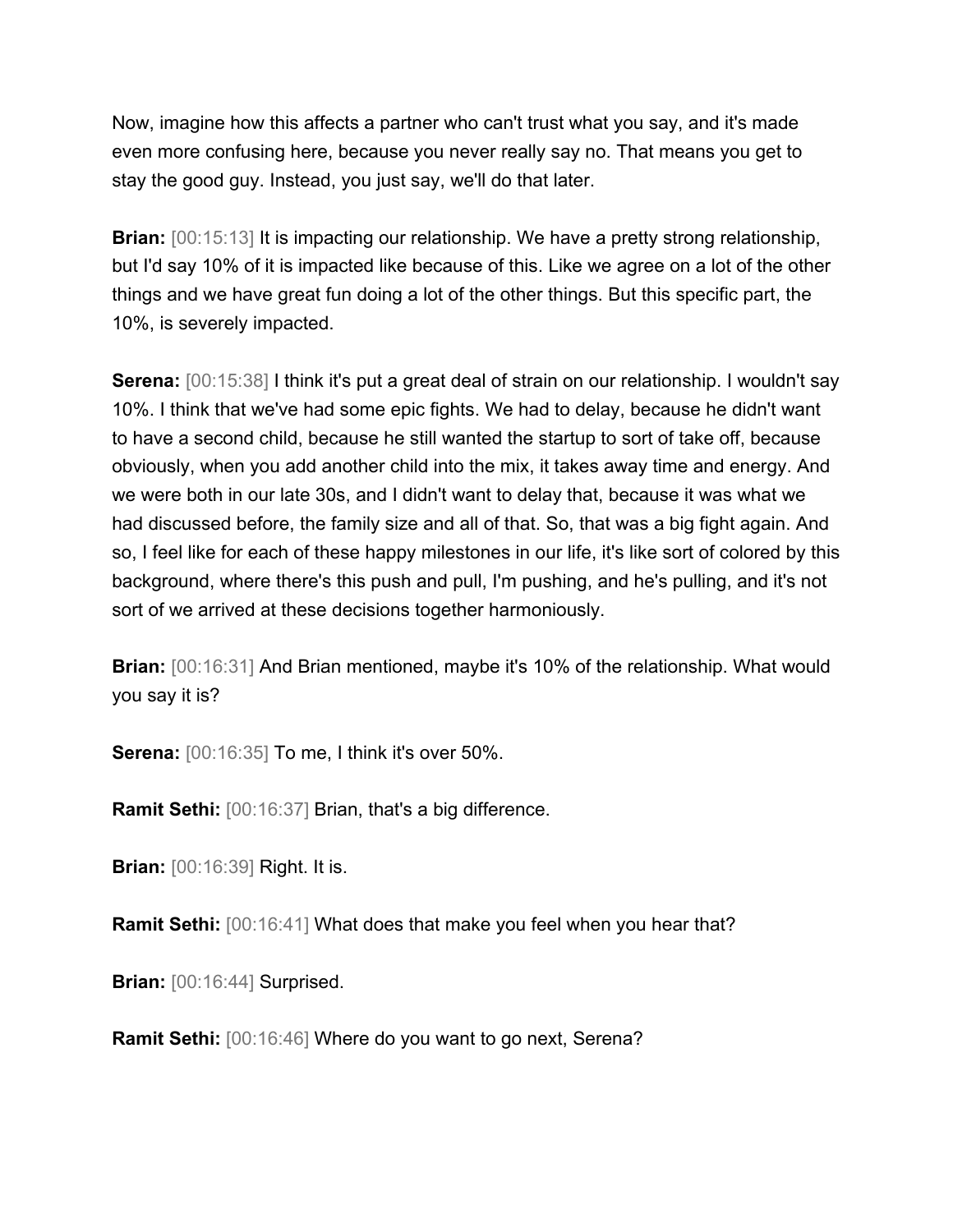**Serena:**  $[00:16:49]$  I want to sort of go, okay, so if it's hard in three to six months, when do you think it's going to be possible? And do you have a timeline that you think you could stick to?

**Ramit Sethi:** [00:16:59] Did you catch that question that Serena just asked? She said, when is it going to happen? Now, I guarantee you, Brian is going to interpret this as a logistical question. He thinks Serena is asking about dates and dollar amounts, because her words had things like timeline in it. If he answers that way, she's going to respond with more questions and they're going to be dragged into the logistical weeds. Both of them are going to end up frustrated. But look deeper.

**Ramit Sethi:** [00:17:31] That's not what she's really asking. Deep down, deep down, she's saying, Brian, I don't trust you, can you give me a reason to trust you? She's really crying out for reassurance. She's looking for some evidence of trust. In love and money, we have to look beneath the surface of the words. In love and money, our words matter. We should choose our words carefully. And if we're the one listening, receiving those words, it's our job to look beneath the surface. Watch how he interprets her question.

**Brian:** [00:18:12] I'd say with a year's worth of stable income, and pays two incomes, two pay stubs, and a little bit more in savings, we could get there by the end of 2022.

**Ramit Sethi:** [00:18:28] Serena.

**Serena:** [00:18:29] And so, how are we going to get that income?

**Brian:**  $[00:18:33]$  I would have to take up a job soon, let's say, in the next four to six months if nothing works out with the startup. So, we can then-

**Serena:**  $[00:18:45]$  So, we're back in that loop again, like that next four to six months, I will find a job if nothing works out with the startup. In the next four to six months, we will be in Jan. 2022. I wouldn't do that, though.

**Brian:** [00:19:02] Sure. I would prefer to give it like one last shot at the startup, because we've made a lot of progress in terms of efficacy, customer love, IP, getting granted. And with three-plus years of effort in the bootstrapped startup, both for myself as well as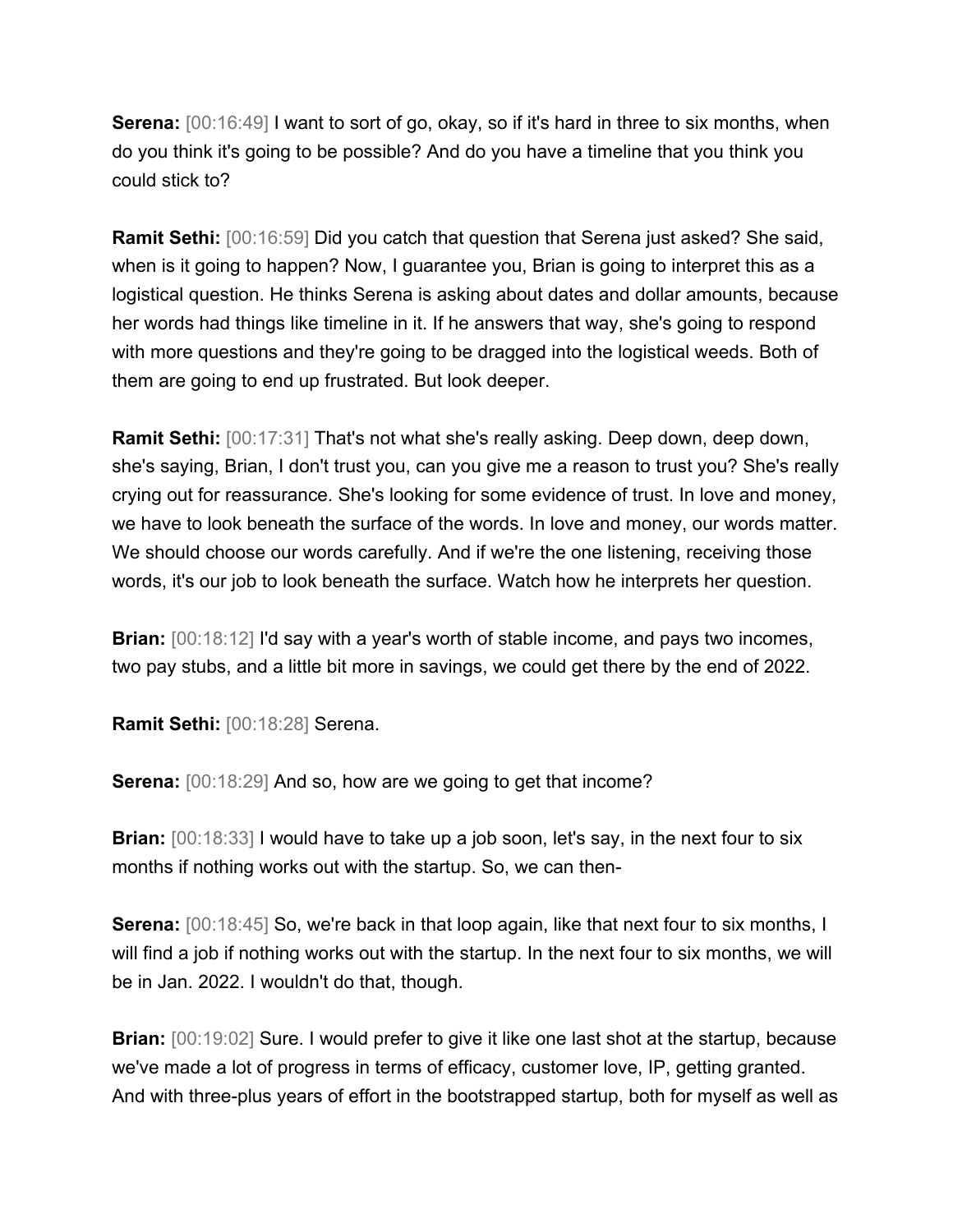my co-founder, to be fair to him, I see two options. One is like take up a job soon and pursue that on the side, which might be hard time-wise. The other option is to give it like one last shot and see if something can happen. And I think we're really close given-

**Ramit Sethi:** [00:19:58] What is the dynamic between the two of you right now, Brian?

**Serena:** [00:20:03] I think we're playing out the pattern that we have been trapped in for so long.

**Ramit Sethi:** [00:20:07] Correct. What is that pattern?

**Serena:**  $[00:20:09]$  I'll ask, he'll say six months from now.

**Ramit Sethi:** [00:20:12] Correct.

**Serena:**  $[00:20:13]$  I'll say now, he'll say, I'm so close. And it's the same thing.

**Ramit Sethi:** [00:20:18] You two are playing the same pattern over and over, you're doing the same dance over and over, and you wonder, why do we end up in the same place? I like this discussion. I think it's great. You're making big progress. But what if we completely flipped the dynamic?

**Brian:**  $[00:20:34]$  So, Serena, you have been talking about the beautiful 1.4 milliondollar house, when do you think is a good time we should buy it?

**Serena:**  $[00:20:46]$  I would say as soon as possible. The rates are increasing every year. And I would rather put it towards mortgage rather than rent. What were you thinking?

**Brian:** [00:20:58] That sounds good. I'd like to work towards that build up a little bit more in savings, so we can do that in the near future, in the next six to 12 months. I'm excited for the amazing house and a place that we can call home.

**Serena:** [00:21:19] I don't know. I still feel like it's going to be six to 12 months, and you're going to be putting in savings, but what's the plan?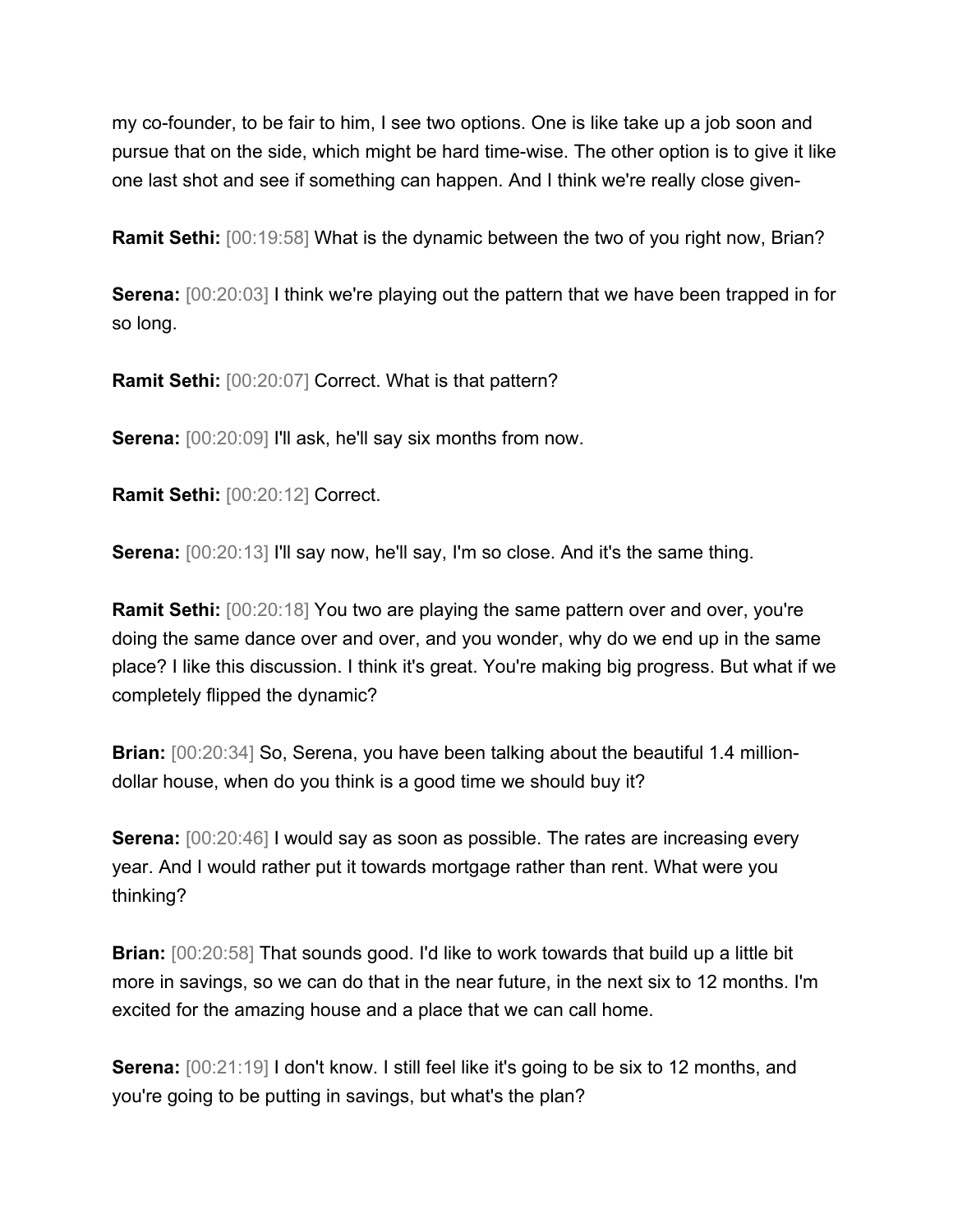**Ramit Sethi:** [00:21:27] Ask him a question. It's very easy to talk about what's not working, but a better approach is to ask a good faith, open-ended question. Go ahead, Serena.

**Serena:** [00:21:40] Okay. So, you're saying that we'll be buying the house in a year. And then, how do you see us funding the down payment?

**Brian:** [00:21:52] Right. It would be like in cashing the liquid assets, and then having two stable jobs and paychecks to be able to get the best mortgage rates.

**Ramit Sethi:** [00:22:10] Brian, answer the question, you know what she's asking you. What is she really asking you?

**Brian:**  $[00:22:15]$  So, we could get that with two jobs and two reliable incomes.

**Serena:** [00:22:21] So, do you see yourself finding a job? Is there a job that you have identified that you will be starting soon?

**Brian:**  $[00:22:29]$  There's a few that I've been looking at and talking to a recruiter as well, so I could pursue that, submit the application, and start interviewing.

**Serena:** [00:22:43] Okay. And do you see that happening? When do you think that you would be done with the process of recruiting and starting the job?

**Brian:** [00:22:53] November.

**Serena:** [00:22:55] Oh, that's pretty soon. I'm glad that you found a job that you like and that you're thinking that November, you'll start. I feel like we'll be close enough to get the house at the end of next year.

**Brian:**  $[00:23:08]$  Right. I'm feeling that she is more comfortable, less anxious, less worried, and also excited for the house.

**Ramit Sethi:** [00:23:25] What about for you?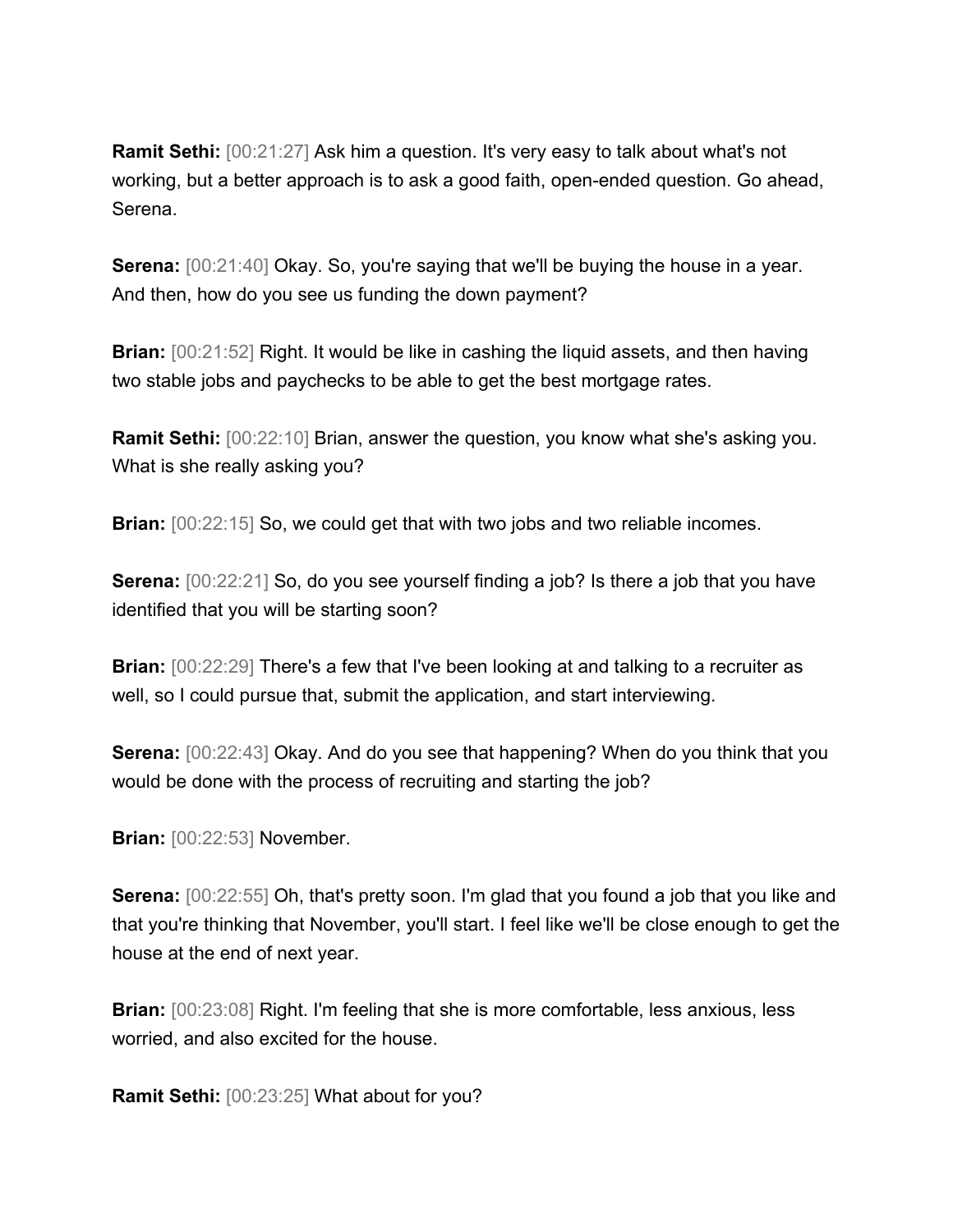**Brian:** [00:23:27] I'd say I have a little bit of mixed feelings, but I'd like to be supportive, and then do what's right and best for our family and two of us.

**Ramit Sethi:** [00:23:46] Can I try to play a role in this dialogue?

**Serena:** [00:23:49] Of course.

**Ramit Sethi:** [00:23:50] Alright. I want to ask the questions that neither of you are asking.

**Serena:** [00:23:55] Sure.

**Ramit Sethi:** [00:23:56] First, I'm Serena. Brian, I'm so happy that you are open to getting a house, but I'm really surprised that you're just agreeing to get a job. You've resisted getting a job for four-plus years, and suddenly, you're saying you're going to get a job in the next two months. How can that be?

**Brian:** [00:24:17] Right. It's more about realization, and getting an independent advice and perspective that has helped me reach the right conclusion.

**Ramit Sethi:** [00:24:32] What is the conclusion?

**Brian:** [00:24:34] That I need to find a job, so we can afford a house comfortably.

**Ramit Sethi:** [00:24:43] But what about your startup?

**Brian:** [00:24:46] I could pursue that on this side and funded through the additional income.

**Ramit Sethi:** [00:24:46] I thought the income is going towards the house. Pause right here. Serena, what do you notice I'm doing with my questions? I'm not trying to trick him into buying a house. You'll notice that. The last thing you want to do is back him into a corner, and then be like, got you, you said you're going to get a house. That's not what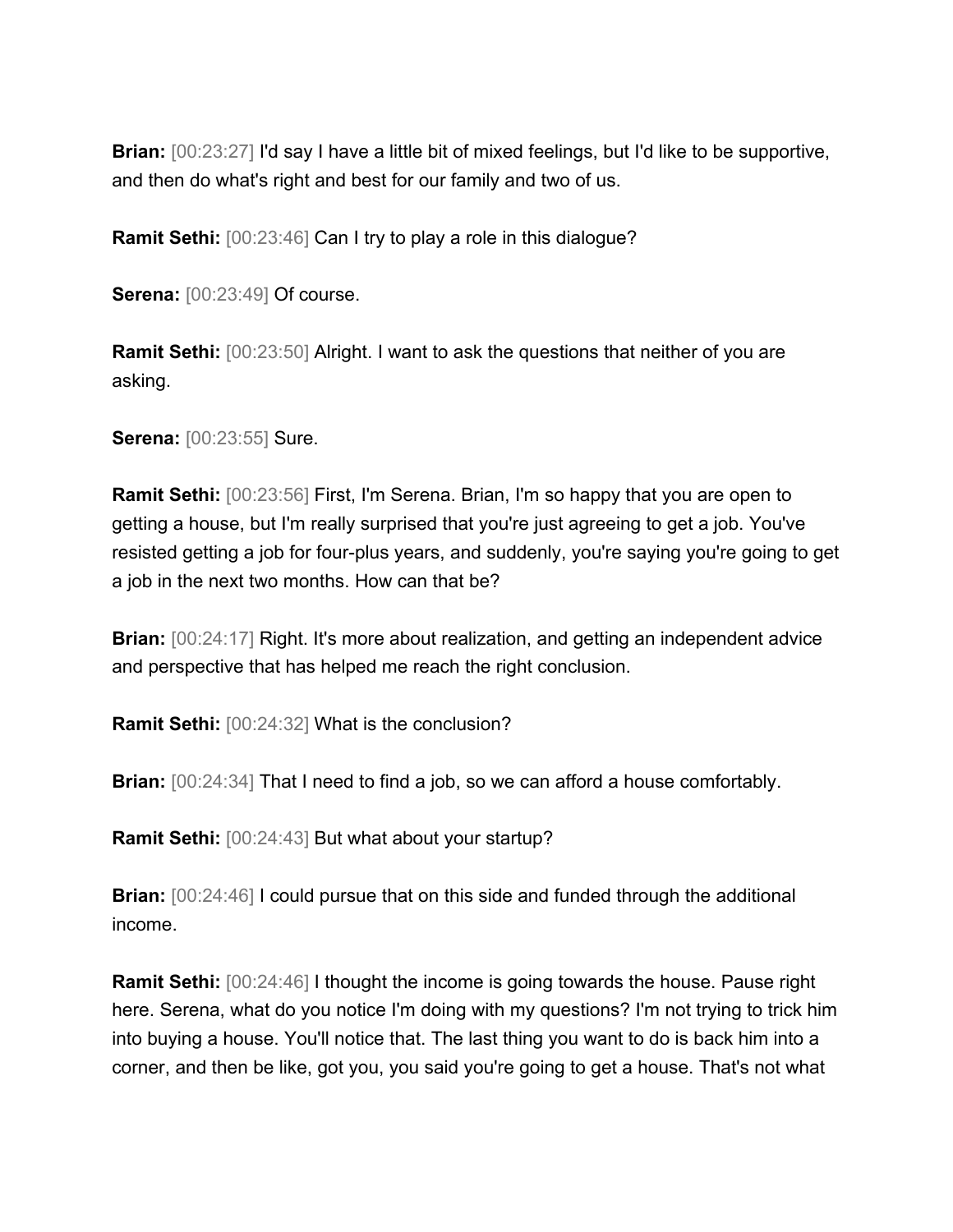we want to do. I'm actually asking questions that disconfirm the hypothesis. Brian, back to you.

**Brian:** [00:25:28] I'd say that it would grow slower if I pursue it part time, and yeah, or I could just quit doing that and focus on the job, the new job once that starts.

**Ramit Sethi:** [00:25:46] Mm-hmm. Which one do you think, how would you make that decision?

**Brian:** [00:25:49] Based on the work-life balance and time balance, where I would prioritize family. New job, and then the last, if there's any spare time, would go to the startup.

**Ramit Sethi:** [00:26:08] Okay. I'm hearing you. How much time per week would you need to give to the startup for it to be meaningful?

**Brian:** [00:26:18] I'd say 10 hours or so.

**Ramit Sethi:** [00:26:22] Okay. Ten hours a week. So, given that you'll have a new highpaying job, let's assume that it's going to be pretty demanding, especially at first. And so, that's how many hours do you think, Brian, per week?

**Brian:** [00:26:37] Forty-five to 50, roughly.

**Ramit Sethi:** [00:26:37] Great. Forty-five to 50 hours. And then, how much time do you want to spend with the family?

**Brian:** [00:26:46] Weekends, Saturday, Sunday, so let's say 20 hours or so.

**Ramit Sethi:** [00:26:52] Okay. Great. And so, how much does that leave you to spend on the side business for now? Not much. Almost zero, to zero.

**Ramit Sethi:** [00:27:04] Okay. Yeah. So, what decision do you want to make, not do I want you to make? What decision do you want to make?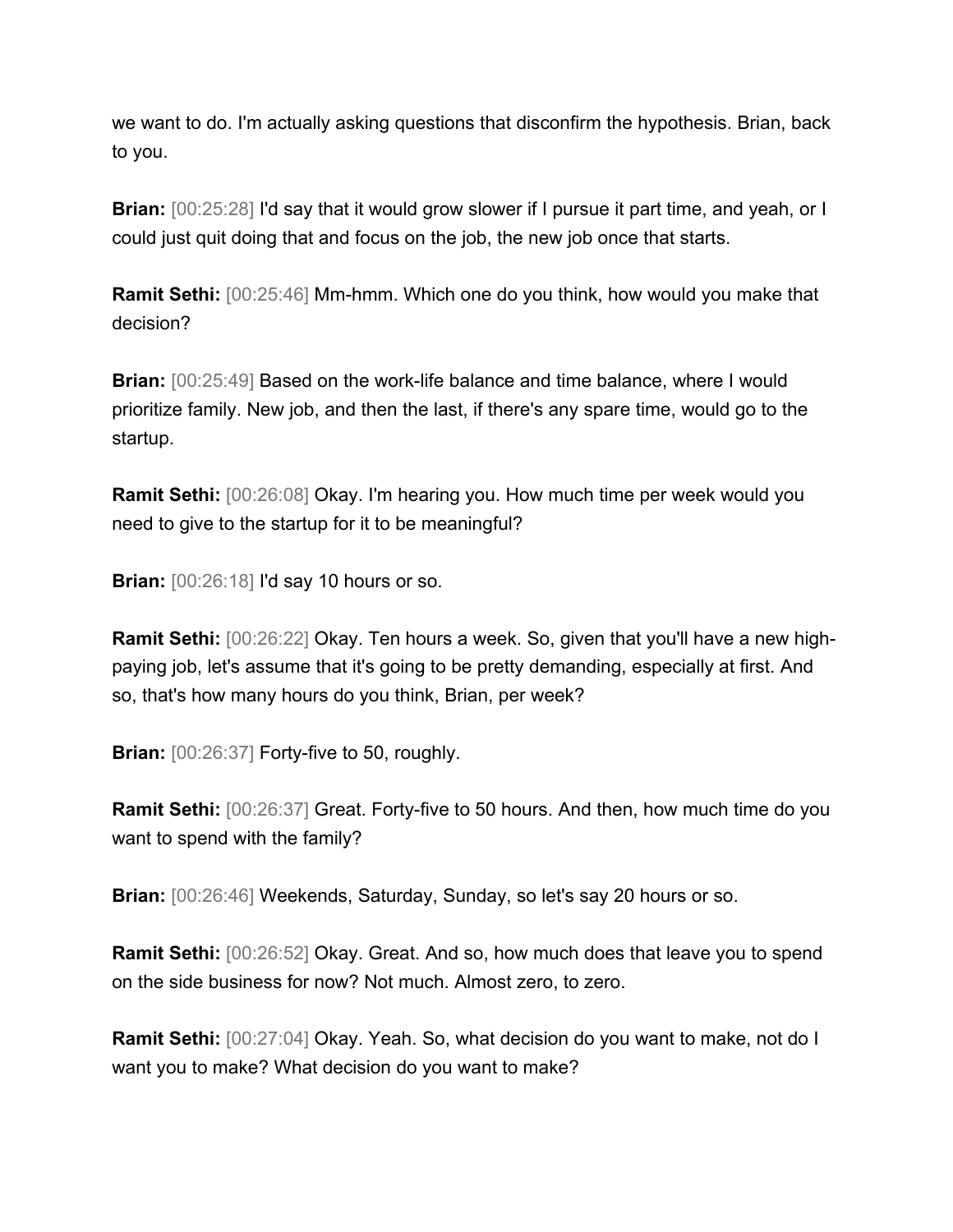**Brian:** [00:27:11] I'd say spend time with family and the new job. Focus on those two and just do those two.

**Ramit Sethi:** [00:27:21] Okay. Listen to Serena's response. This is the moment that was really heartbreaking for me.

**Serena:** [00:27:28] To be honest, I'm not confident, but it was nice to see a better way of having a dialogue.

**Ramit Sethi:** [00:27:35] Brian, ask her why?

**Brian:** [00:27:36] Why are you not confident?

**Serena:** [00:27:40] Because I kind of, even when Ramit was asking you the questions, and you were giving the answers, and you were learning to say no or being realistic, I could hear the pain in your voice about like letting go of the startup, the pain to kind of want to start a job, and I feel like in the end, you're going to go with the startup.

**Brian:** [00:28:05] I see. I have already started talking to a recruiter and looking at the jobs that are kind of interesting nearby, so I hope those factors would build more confidence in you.

**Serena:** [00:28:25] Oh, thank you. Thank you for like talking to recruiters and looking for jobs nearby, but I feel like I've heard that before as well, for two years now, so it's hard. I think like it'll be hard for me to believe what you're saying until I actually see them, sign a contract, and then move towards a job. And I'm not even sure, personally, if a job is the solution to get the house. I think what's missing is perhaps us no longer being able to collaborate to help each other, fulfill each other's dreams.

**Serena:**  $[00:29:05]$  And I feel sad about that. But I no longer hold belief in the startup providing us the life that you hoped it would. And you kind of are not ready to let it go yet, and I understand that, but it's hard. I have to be this pushy person like for everything in the life that we're building together, to constantly remind you what this is like, both of us wanting to do it together, having the initiative, because that's what we have discussed.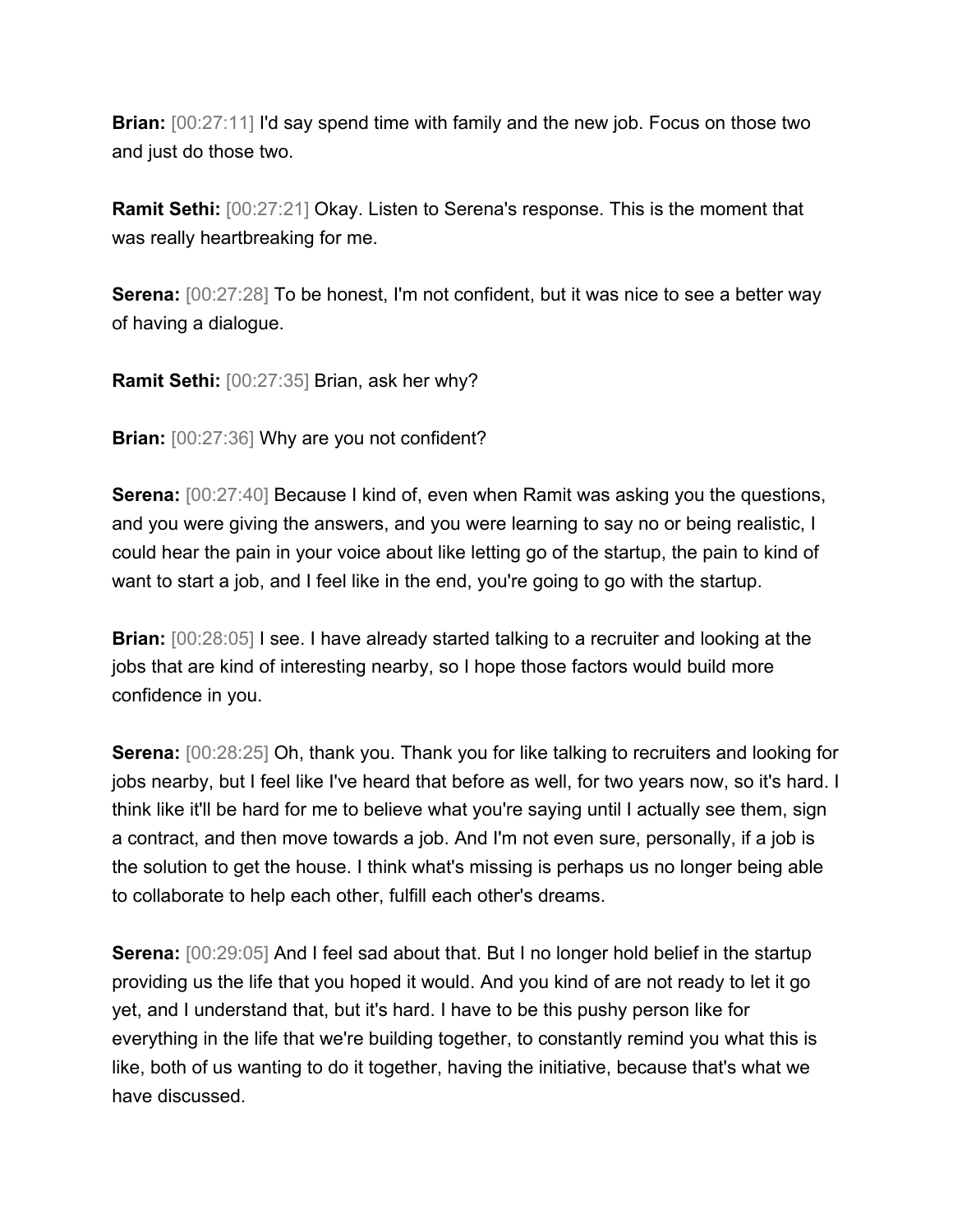**Ramit Sethi:** [00:29:38] The real problem is not the house, do you hear that? It's not the house. Part of living a rich life is being honest, honest to yourself, and honest to the people around you. The real problem here is not the house.

**Ramit Sethi:** [00:29:56] If you buy the house, do you think that this dynamic will magically change?

**Brian:** [00:30:01] No.

**Serena:** [00:30:02] No, I don't.

**Ramit Sethi:** [00:30:04] So, you spent seven-and-a-half years, she's chasing you, you're evading, you finally save up \$300,000, you buy this dream house, \$1.4 million, and you're in this big, beautiful bedroom, and you look at each other, and you realize, oh, my God, we still have the same dynamic, we just have a bigger bedroom.

**Serena:** [00:30:29] No, I hear you, I hear you.

**Ramit Sethi:** [00:30:33] Is it the house that's the real problem here?

**Serena:**  $[00:30:37]$  I don't think so. I don't think so. I think it's the shift from the sort of partnership that we had thought we would have to what came to fruition. And the pressures, I think, of being a startup entrepreneur, but also like having a young family. Yeah. And also, as a working mom, the pressure is because of the startup, and a young family, and of needing to be the pushy sort of partner leaves you being the person that you did not imagine yourself to ever be, where I'm sort of being the pursuer, I'm like pushing and pursuing, and I don't want to be that person who is chasing my husband down to keep up with promises or things like that. I would hope that we both wanted the same thing, and we're going to work towards it and get there together. And if we are not seeing eye to eye on that, then I mean, I would hope that we could like figure out a way to realign, but we are not able to do that.

**Ramit Sethi:** [00:31:54] Brian, sounds pretty serious.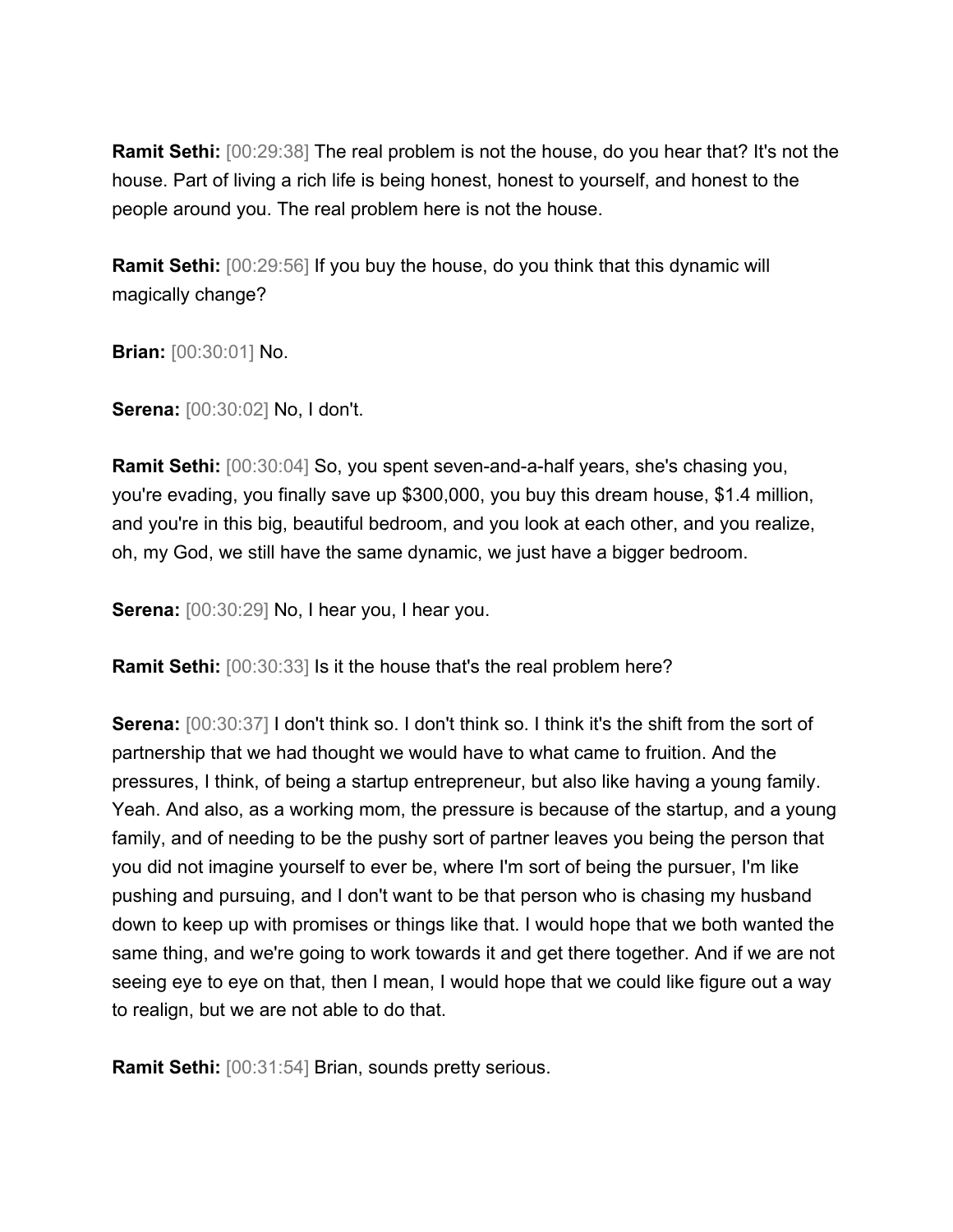**Brian:** [00:31:57] Yeah, it does.

**Ramit Sethi:** [00:31:59] I think the two of you have become so fixated on this house that you've forgotten what the purpose of your relationship is. Purpose of a relationship isn't to have a house. You can have a house or not have a house. In the grand scheme of things, you two could die very happy without a house. Now, would you like to have one? Sure. Should you get one? Maybe. That's up to you two to decide. But if you get the house six months from now, is your happiness level in the relationship going to change?

**Ramit Sethi:** [00:32:31] No, maybe for a month, but the dynamic will not change. It'll buy you a little bit of time, it's not going to change anything. There's a larger problem, and while you two have been fixating on this house, and chasing, and pursuing, and evading, the house is the thing that you were both circling around, but it wasn't ever really the point. The big challenge is your dynamic, the one of, are you two partners or is one of you always going to be chasing the other one?

**Ramit Sethi:** [00:33:10] If you can change that, then all the other details fall into place. You can get the house whenever you want to. You both are high earners. You can decide, do we want to get it in six months or do we want to get it in 18 months? No problem. That's up to you. You can decide what kind of family life you want, what kind of child care, what kind of vacations do you want to take, family dynamics with others. All of it becomes just a detail if you have this shared vision. If you don't, you're going to keep chasing and evading for the rest of your life. What do you want to do?

**Serena:** [00:33:54] I'd like to work for us towards being partners.

**Brian:** [00:33:58] Me, too.

**Ramit Sethi:** [00:34:02] So, let's do it. How do we change the dynamic from this to partnership? Brian, what do you think?

**Brian:** [00:34:12] We could come up with a combined set of goals, vision, how we look at things, perhaps in the next year, five years, 10 years, and align that, and then work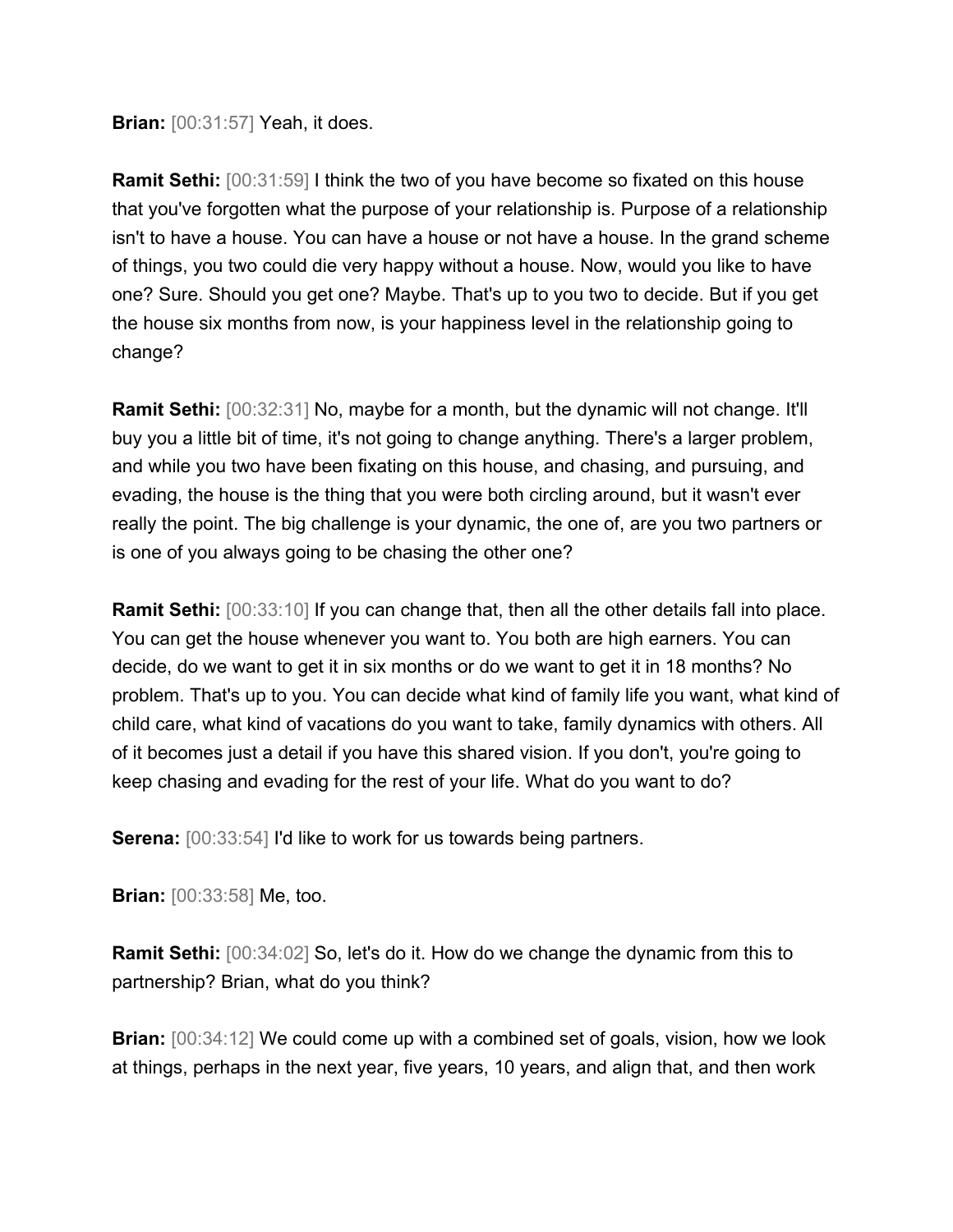together collaboratively to see how we can get there in the next one, two, five, 10 years to realize those dreams together.

**Serena:** [00:34:39] So, since we've spent the first seven-and-a-half years trying to fulfill Brian's dream, I would hope that the shift wouldn't be like a five to 10-year goal thing, but maybe, now, trying to see how we could like fulfill some of the other things which got left behind as we were pursuing the startup.

**Ramit Sethi:** [00:35:01] Serena, I hear you loud and clear, and I hear the resentment in your voice, but I think it's going to be difficult for you to become partners if you're living in the past. It's very hard to take someone who has thought of him or herself as an entrepreneur and tell them to get a job. It feels like a loss. It feels like you lost and you're having to crawl back to getting a job. Oh, if I just had one more month, I could have made it, if I just had this one more deal, we could have done it, but you forced me to quit, and so I'll never know.

**Ramit Sethi:** [00:35:40] That's a bad resentment to fester. I think a better approach is to say, look, you're an entrepreneur, I understand that, all I'm looking for is some guidelines. It's gone on for three-and-a-half years, I want you to have a full chance at succeeding in this, but I also need us to come up with a very clear set of rules. If you don't have Series A funding of at least \$2.5 million by this date, you find a job. If you cannot provide X, Y, Z dollars to the family, you find a job, et cetera, et cetera. Clear rules, and then you negotiate, how is it going to be? Well, I think I need six months for that. Six months is too long. How about two-and-a-half months? Okay. I can make that work, and everybody gets the chance to weigh in and commit to it.

**Serena:** [00:36:35] We had those conversations exactly like how you said? We said, okay, three years was what we had agreed on. And after that, those three years are long gone, but we're still here. So, clearly, those conversations are not working out, because somebody needs to keep their end of the bargain.

**Ramit Sethi:** [00:36:55] What, they already did this? I mean, what am I doing here then? I love how every time I'm talking to these couples, these bombshells just drop hours into our conversation.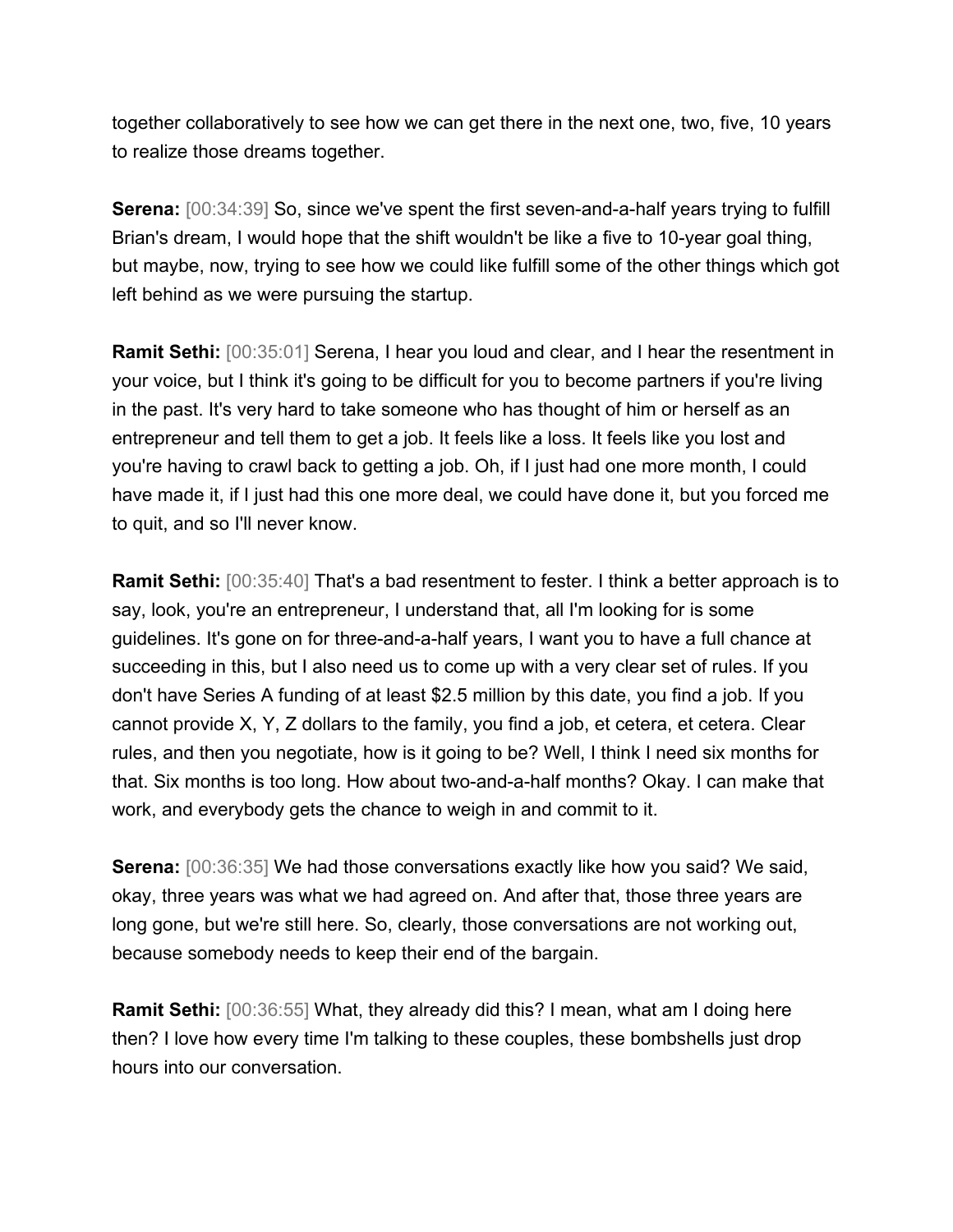**Brian:** [00:37:08] That is partly true. I did do consulting for the first three years, so the last three years have been hard with this new startup in terms of income has been less, et cetera. But I like your idea of probably like writing it down in paper, like with the C o series a milestone, two-and-a-half to three months, something like that, and then that's an option.

**Ramit Sethi:** [00:37:34] Okay. I'm sure you'll write it down, but did you already have this conversation you agreed?

**Serena:** [00:37:39] Yes, we did. We had that conversation. We agreed, because I was exactly afraid of the same thing that if I push, I will have a very resentful partner. But seven-and-a-half years later, I am resentful. So, there is a resentful partner, it's just not him.

**Brian:** [00:37:57] Right.

**Ramit Sethi:** [00:37:57] I guess I'm more concerned if you already had this conversation, then what's going to change having it again?

**Serena:** [00:38:03] Right.

**Brian:** [00:38:04] Right.

**Serena:** [00:38:04] That's my concern, too.

**Brian:** [00:38:06] Right. That's a valid concern. Brian, if you're not following through with what you agreed to, that's a really bad sign for your relationship. There's no integrity there. And when your partner doesn't trust you, the one person in the world who really needs to trust you, so what do you want to do about it, Brian?

**Brian:** [00:38:26] Right. I'd say regain the trust, rebuild the trust.

**Ramit Sethi:** [00:38:34] Yeah, if it can be rebuilt.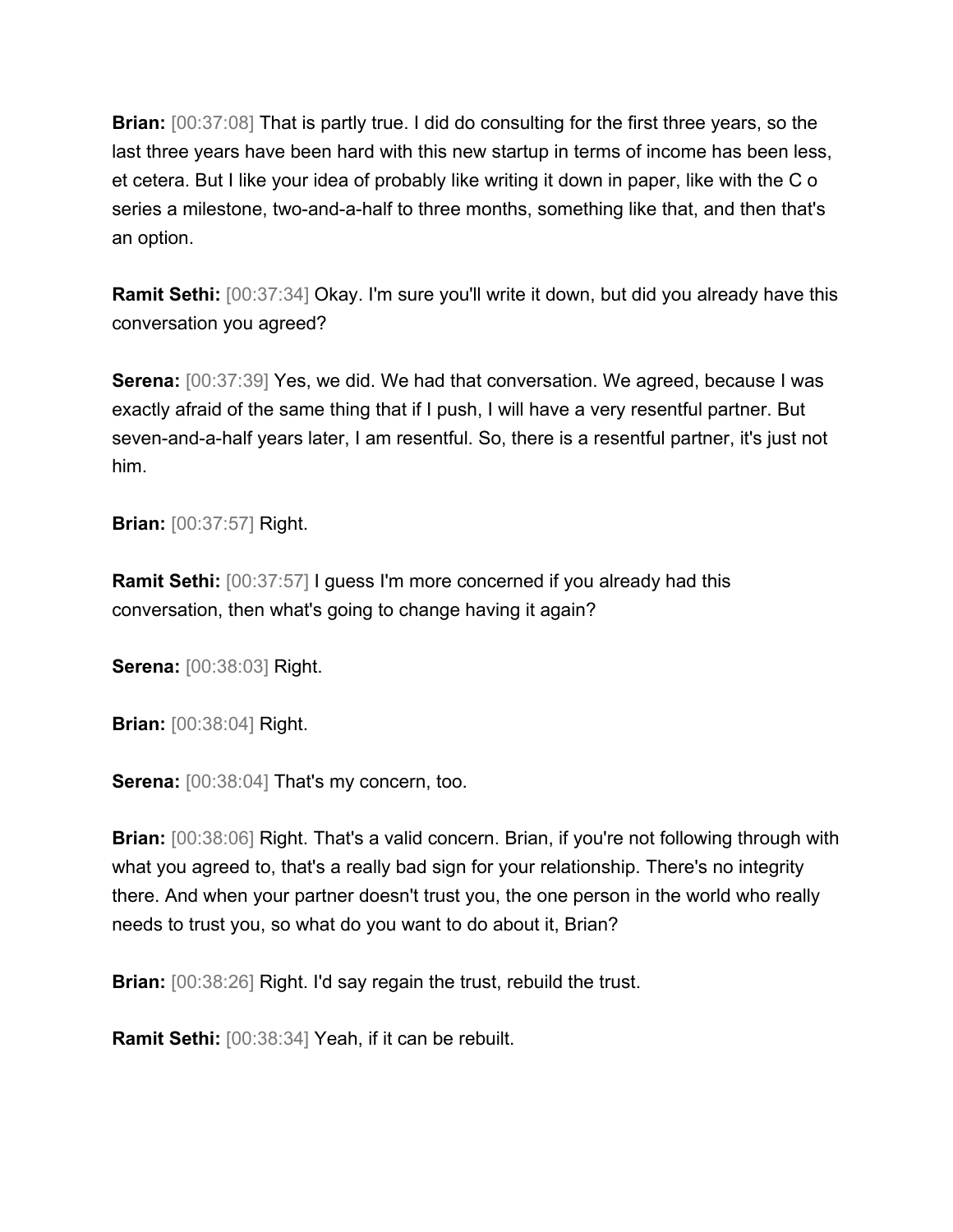**Serena:** [00:38:36] I'm curious to know, how are we going to be saving towards that house?

**Brian:**  $[00:38:41]$  Sure. I'm confident that I would get a job, especially after getting Ramit's amazing advice, so we could work towards a 50-50 partnership.

**Ramit Sethi:** [00:39:02] Serena?

**Serena:**  $[00:39:02]$  That sounds promising. That sounds very promising.

**Ramit Sethi:** [00:39:07] Brian, what are you hearing in her voice?

**Brian:** [00:39:10] Confidence, promise.

**Ramit Sethi:** [00:39:13] You hear confidence? I don't.

**Brian:** [00:39:15] I'd say it was more confident than the last time.

**Ramit Sethi:** [00:39:18] No, no, no. These are the words of someone who is just not listening, someone who's become so tunnel vision-focused that he's not watching the entire room around him go up in flames. It is really, really hard to reach these people. And even when disaster finally strikes, they often never realize their true culpability in their own circumstances, because they're incapable or unwilling to really listen to their partner's concerns. This is a huge red flag. What do you think is going to make Serena confident? She's not confident right now. She's very skeptical of you.

**Brian:** [00:39:58] A job offer.

**Ramit Sethi:** [00:39:59] How would you describe that, Serena? What would make you feel that confidence?

**Serena:** [00:40:06] When I hear in Brian's voice the excitement and passion to actually go start a job, sign a contract. And every time he talks about getting a job, you can see the hesitation in his voice, it quivers. And so, I get the sense that he may not yet be ready for that. It's a long-held dream of his, I get that, and it's hard to let go.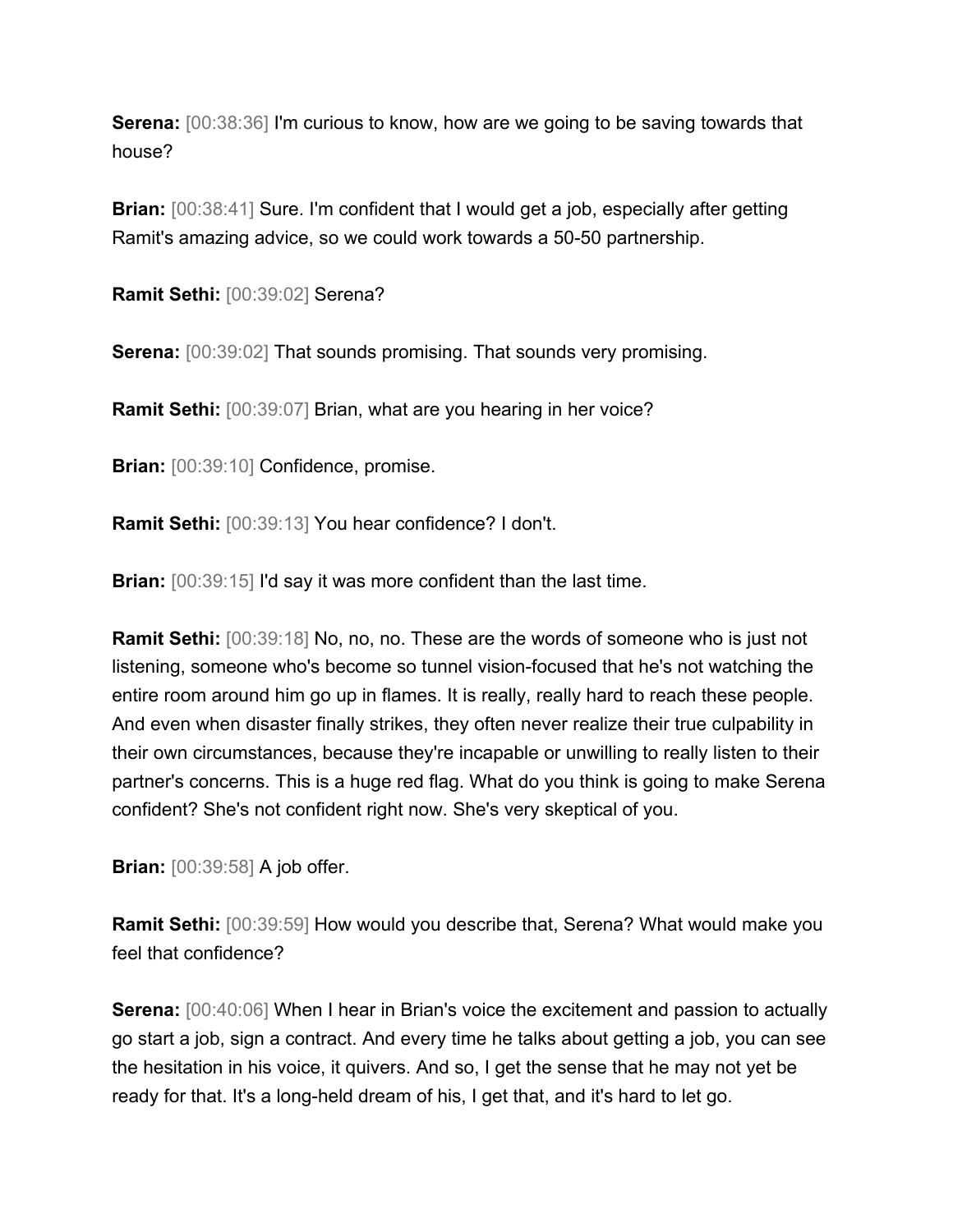**Ramit Sethi:** [00:40:35] This conversation made me so sad. Maybe it's hearing that distrust in Monique's voice, maybe it's being an entrepreneur, like Brian, who knows what it feels like to be afraid of failing. Maybe it's just that I know couples who fight like this. I hate meeting a seemingly successful couple who's just totally disconnected from each other. There's so much pain in this relationship, so much living in the past, and I get it.

**Ramit Sethi:** [00:41:11] Lots of reasons for that. When your trust is violated over and over, you stop trusting. In this episode, you heard Monique ask about the house. You might notice that I didn't sit there and ask her five million questions about buying versus renting, and has she really run a TCO analysis, because buying a house is not always the best investment? I didn't say any of that. There's a time and a place for that kind of discussion, and this was not it.

**Ramit Sethi:** [00:41:40] Deep down, Brian and Monique both know that buying a house is not really going to change the actual problem. It's just a proxy. Monique really wants a partner, someone who's by her side, someone who pushes her and partners with her, not someone she has to convince, and berate, and drag along on her vision of life. Brian is an entrepreneur. To him, the idea of working a full-time job feels like a career death. Don't dismiss that. It's important to him, but he has to recognize how much that belief is costing him.

**Ramit Sethi:** [00:42:22] As he continues believing that story, and it is a story he's telling himself, his relationship is deteriorating. Some relationships can be healed. For others, it's too late. I wish Monique and Brian the best. Thanks for listening to I Will Teach You To Be Rich. I'm Ramit Sethi. Please follow the show on Apple, Spotify, or wherever you listen to podcasts. Head over to iwt.com/podcast to find our entire back catalog of episodes and links to all the places you can listen. Here's what you'll find next week on the I Will Teach You To Be Rich podcast.

**Michelle:** [00:43:16] You're netting 80,000 a month and you're questioning my Audible 12-dollar subscription every day? There's a problem here. We file our taxes jointly and I had to sign for taxes recently, couldn't believe my eyes. I didn't even know how much we made. I had to sign \$175,000 per month. My yard is in shambles. There's no reason